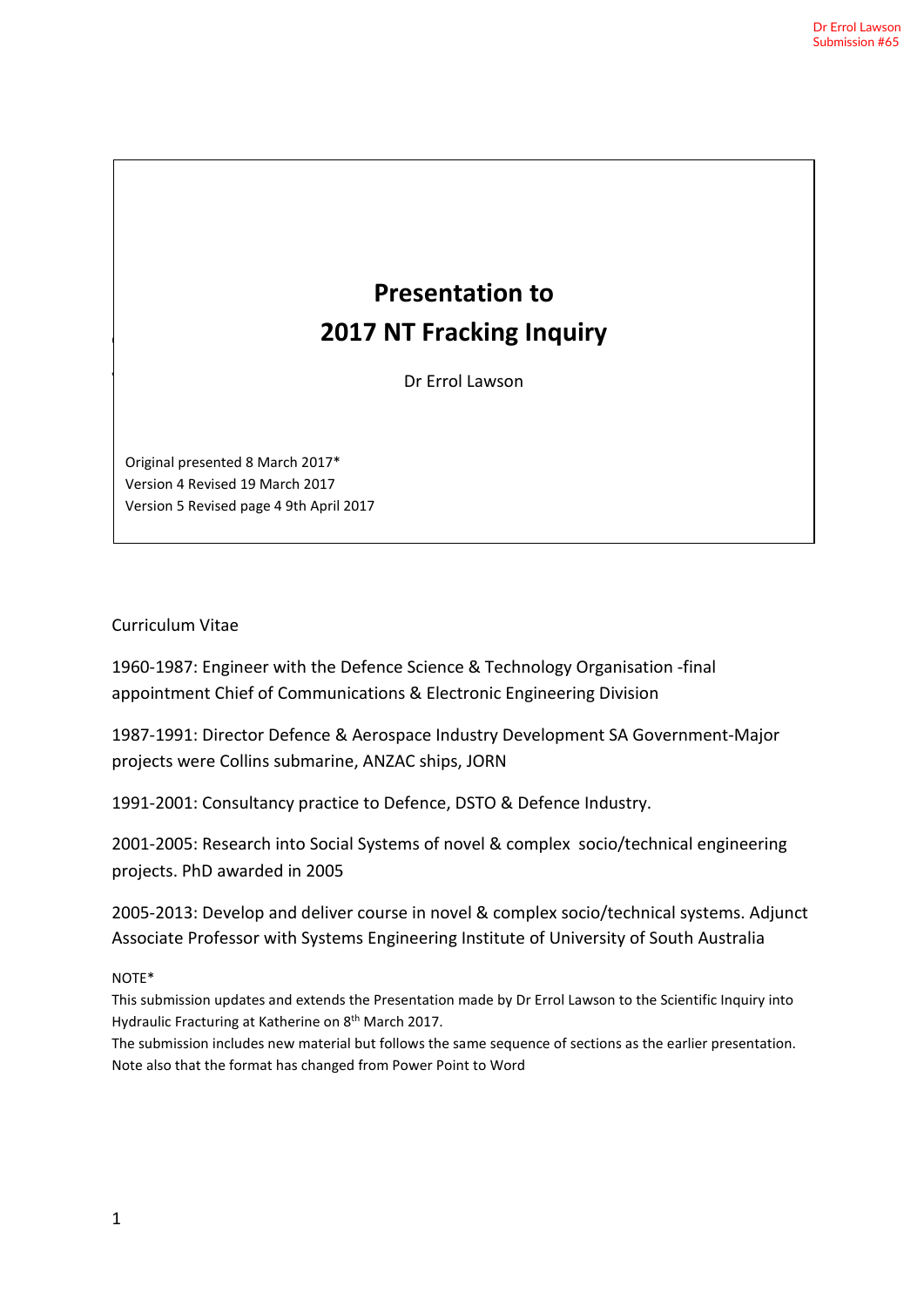# **PURPOSE OF PRESENTATION**

- To discuss potential sources of contamination of the Tindal aquifer occasioned by a shale gas industry through all stages from Exploration to Completion and beyond
- To position potential sources of contamination on a Risk analysis matrix
- Primarily of relevance to Terms of Reference 1.

The Tindal aquifer is part of the Cambrian Limestone Aquifer system. The Katherine community is accustomed to refer to the Tindal aquifer rather than the Cambrian Limestone aquifer system. The Katherine Region supports aboriginal communities, townships, and a number of industries; some are sustainable for example tourism, pastoral, agriculture and horticulture, some, for example mining, have a limited life. All are dependent on the aquifer system for water during the 6 to 8 month Dry season. In meeting after meeting concern at the prospect of a production gas industry focuses on the risk to the aquifer system. This presentation concentrates on the potential sources of contamination of the aquifer. I leave the issue of over allocation and depletion of the aquifer to others, noting that the greater aquifer system is not baselined neither in sustainable discharge nor interconnections.

To date much of the interaction between interested parties and the gas industry has been confined to the Exploration phase. This presentation looks into the far future when the gas resource is depleted and no longer commercial, the gas industry has left, but the existing social, economic and environmental eco-system, dependent as it is on the aquifer for water during the DRY season, remains. The gas industry may have departed the Region but any contamination as a consequence of their activities remains.

This presentation follows the Risk Matrix approach as described in section 7 of the Background and Issues Paper of 20 February 2017.

ToR 1: assess the scientific evidence to determine the nature and extent of the environmental impacts and risks, including the cumulative impacts and risks , associated with hydraulic fracturing of unconventional reservoirs and the Associated Activities in the Northern Territory

Ref: Regional groundwater modelling of the Cambrian Limestone aquifer system of the Wiso Basin, Georgina Basin and Daly Basin. Report No. 29/2006A Anthony Knapton, Land and Water Division. Alice Springs.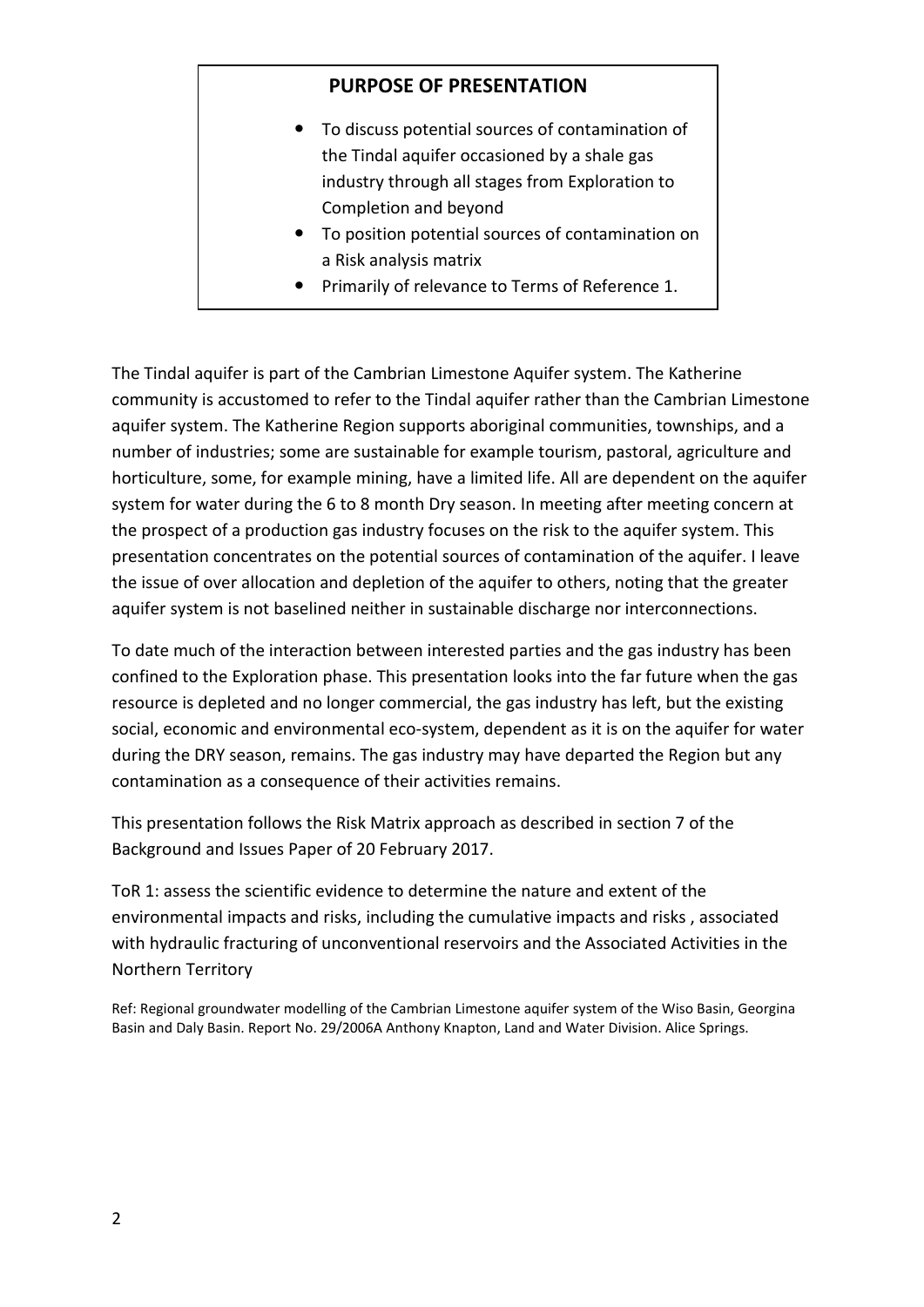| <b>Potential risks of hydraulic fracturing Unconventional Gas:</b>     |  |  |
|------------------------------------------------------------------------|--|--|
| Presentation by Damien Barrett CSIRO to Community Meetings             |  |  |
| Darwin & Katherine 21/22 November 2013                                 |  |  |
| Surface transportation spills                                          |  |  |
| Well casing leaks                                                      |  |  |
| Connectivity through rock fractures                                    |  |  |
| Drill site discharge                                                   |  |  |
| Wastewater disposal                                                    |  |  |
| Retention pond release                                                 |  |  |
| Largest risk:                                                          |  |  |
| Wastewater disposal                                                    |  |  |
| High epistemic uncertainty<br>$\bullet$                                |  |  |
| High flow back volumes                                                 |  |  |
| Large number of wells                                                  |  |  |
| Rozzell and Reaven (2012) Water Pollution Risk Associated with Natural |  |  |
| Gas Extraction from the Marcellus Shale. Risk Analysis, 32, 1382-1393  |  |  |
|                                                                        |  |  |

This list is extracted from a presentation by the then Dr (now professor) Damien Barrett of the CSIRO to a community meeting in Katherine on 22 November 2013.

This presentation analyses three of the potential risks to aquifers identified by Dr Barrett;

**Well casing leaks**-contamination from below

# **Wastewater disposal** and **Retention pond release**-contamination from above

For this submission, an EVENT is defined as either migration to the aquifer of gas, fluids or solid matter from the fracked shale bed or spillage at the surface works.

The LIKELIHOOD (horizontal axis) is usually expressed as the Probability of the events occurring, where in this case, and for the purposes of Risk Analysis, the probability of the EVENT is the probability of a single well casing leakage multiplied by the number of wells.

The IMPACT (vertical axis) is contamination of the aquifer so as to render it unsuitable for any of human consumption, stock watering, agriculture and horticulture, fisheries, and tourist activities.

The time frame for the potential of the risk is set at 100 years as that is well after the gas companies have left but the sustainable industries and the associated communities intend to remain.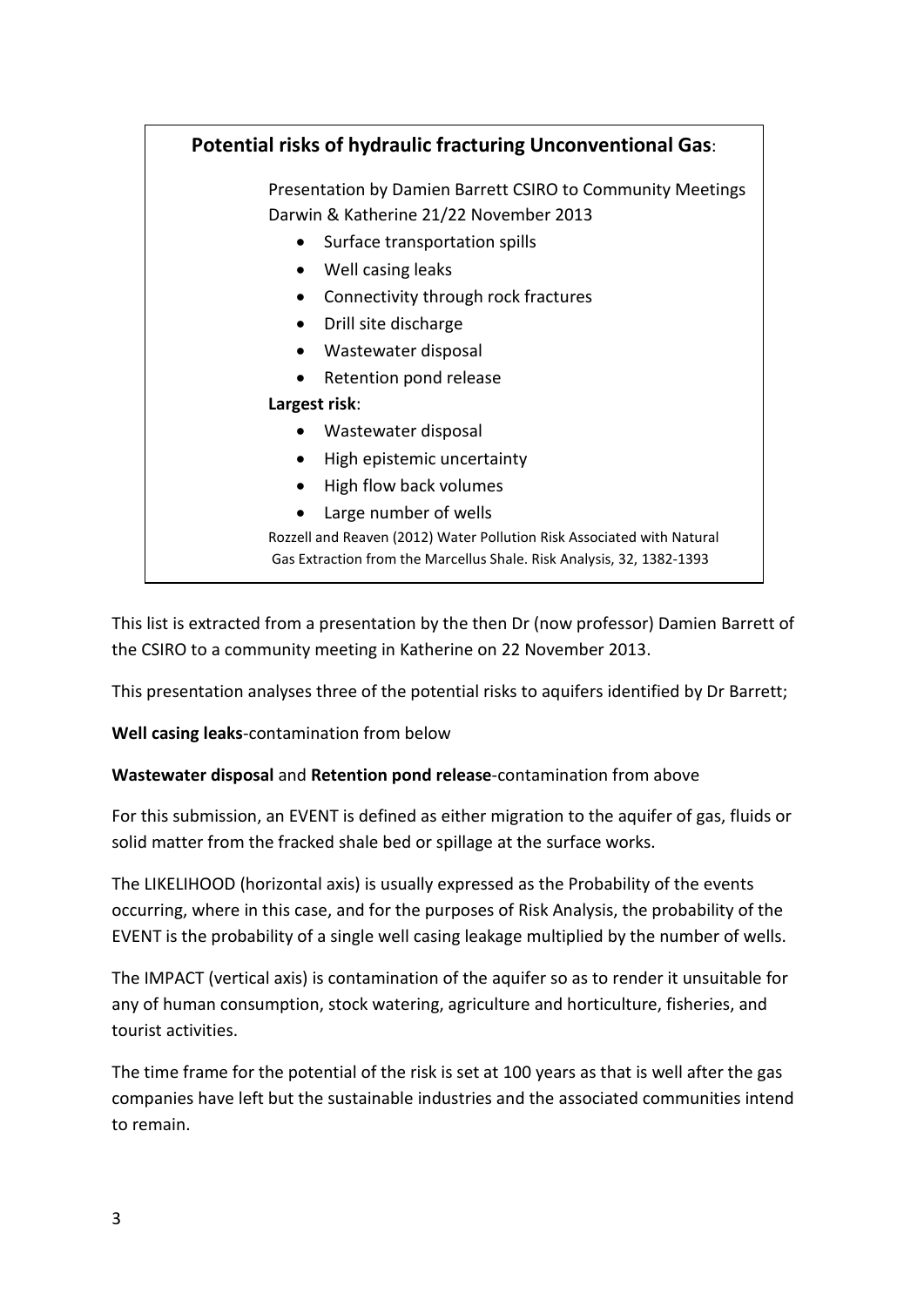# **Amendment to page 4 of Presentation Version 4 (Revised 19 March 2017) to 2017 NT Fracking Inquiry (**Dr Errol Lawson)

| <b>Well Casing Leaks</b> |                                                                                                                                                                                                                                                                                                                                                                                                                                                                                                        |  |  |
|--------------------------|--------------------------------------------------------------------------------------------------------------------------------------------------------------------------------------------------------------------------------------------------------------------------------------------------------------------------------------------------------------------------------------------------------------------------------------------------------------------------------------------------------|--|--|
|                          | For a gas industry to have no lasting effect on the several sustainable industries and<br>permanent communities that rely on the Tindal aquifer, inter alia, the wells to extract<br>the gas must maintain integrity into the distant future, ideally in perpetuity.<br>Gas Industry fracking processes require drilling down to the shale bed<br>$\bullet$<br>through the Tindal aquifer and establishing well integrity by the<br>application of cement to seal the space between the casing and the |  |  |
|                          | surrounding geological structure.<br>In order to place the EVENT (as defined previously) on the LIKELIHOOD<br>$\bullet$<br>Axis it is necessary to know, or have an estimate of, the number of wells<br>in a production gas field, as well as the long term failure rate.<br>The most recent figure available is the estimate by Dr Close in the Origin<br>$\bullet$<br>Energy presentation of 10 March of 50 well pads on 500 sqkms as typical                                                        |  |  |
|                          | well pad density to access the Betaloo sub basin.<br>The Betaloo sub-basin is part of the larger Middle Velkerri B basin.<br>The notes below derive a figure for the maximum number of multi-pad<br>$\bullet$<br>wells in the Middle Velkerri B basin as between 19,800 and 33,000.                                                                                                                                                                                                                    |  |  |

## **Estimate of the potential number of wells in the Middle Velkerri B Basin**:

Dr Close's presentation to the Inquiry on 10 March included a figure of 50 well pads in a 500sqkm area as representative of well pad density for a production gas field over the Betaloo sub-basin.

| Average Area per well pad<br>(500/50)                                                                                                                                                                                                      | 10 sqkm/well pad            |
|--------------------------------------------------------------------------------------------------------------------------------------------------------------------------------------------------------------------------------------------|-----------------------------|
| Well pads spacing                                                                                                                                                                                                                          | 3.2km                       |
| Well pads per square kilometre (50/500)                                                                                                                                                                                                    | 0.2                         |
| At 6-10 wells/pad, fracked wells on 500 sqkms                                                                                                                                                                                              | 300 to 500                  |
| Area of Middle Velkerri B shale                                                                                                                                                                                                            | 16145sqkm                   |
| Potential number of wells pads over Middle Velkerri B                                                                                                                                                                                      | $(16145 \times 0.2) = 3300$ |
| $\mathbf{a} \cdot \mathbf{c}$ and the set of the set of the set of the set of the set of the set of the set of the set of the set of the set of the set of the set of the set of the set of the set of the set of the set of the set of th |                             |

At 6-10 wells per pad, the number of fracked wells could be between 19,800 and 33,000. This is the order of the number of fracked wells penetrating the aquifer and ultimately abandoned by the gas industry. Well pads spaced on the surface at 3.2km present an industrial scale development spreading uniformly across the Basin.

NOTE: In the absence of any information on "sweet spots" an assumption in the analysis above is that gas concentration is uniform throughout the shale deposit. The Falcon Oil and Gas Pty Ltd report **"Beetaloo Basin Drilling Results Indicate Material Gas Resource-Results of the 2016 Exploration Drilling and Testing Program"**  mentions "sweet spots" but gives no quantitative information.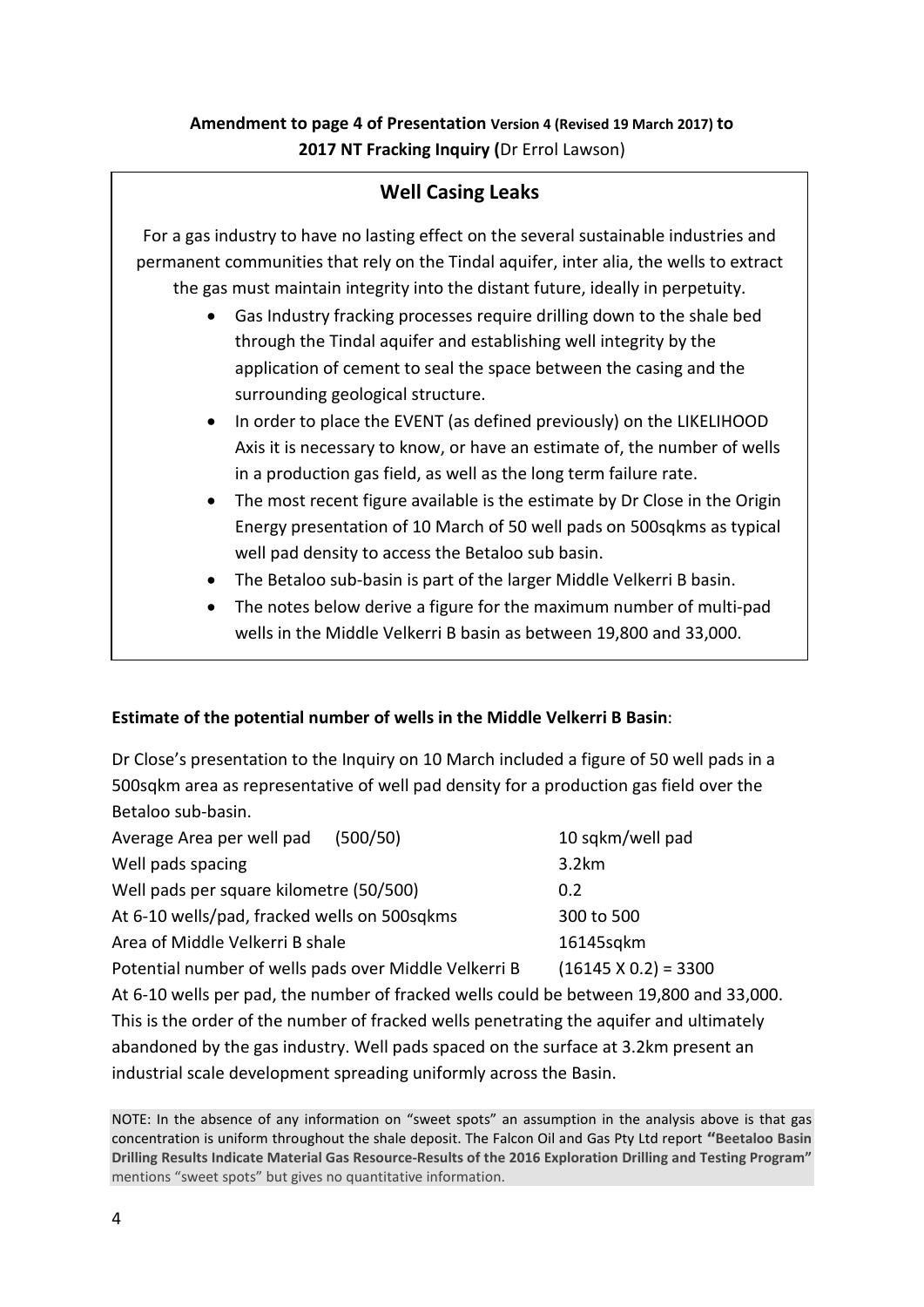#### **Failure Rate**

Risk is directly related to rate of failure of well integrity. Dr Anthony Ingraffea (ref 2) states US failure rates of 5% initially, 60% over 20 years and eventually most fail. My difficulty with Ingraffea's presentation is that the 5% rate of loss of well integrity "soon" and 60% rate of loss of integrity with age apply to data on offshore wells extracted from reference 5 (dated 2003) and no time line is attached to "eventually."

The US EPA reports could be expected to be rigorous and impartial. They may be the closest to that ideal available. In the December 2016 report "Hydraulic Fracturing for Oil and Gas: Impacts from the Hydraulic Fracturing Water Cycle on Drinking Water Resources in the United States." (Ref 3), Table 10.1 gives rates of integrity failure for four onshore locations using data mainly from the 2008 to 2013 timeframe. The time lag in publication demonstrates the problems of long delays in provision of data to the EPA and/or delays in analysis, publication, peer review, amendments and final publication. The final Key Finding is:

*In an estimated 0.5% of the approximately 28,500 hydraulic fracturing jobs surveyed, a failure occurred during hydraulic fracturing such that there was no additional barrier between the annular space with fluid and the protected drinking water resource.*

The figure of 28, 500 is derived in the EPA 2016 Report (ref 4), "Review of Well Operator Files for Hydraulically Fractured Oil and Gas Production Wells: Hydraulic Fracturing Operations. Office of Research and Development, Washington, DC. EPA/601/R-14/004.

The Summary in the Review of Well Operator Files includes the following on Well Integrity:

*Well integrity failures during hydraulic fracturing [0.5 (0.1-2) percent of the hydraulic fracturing jobs]. In these cases, well components (e.g., casing, cement, or packers) failed during hydraulic fracturing, and no additional casing or cement barriers separated the well components that failed from the operator-reported protected ground water resources.*

There is consistency between the two EPA reports of 0.5% failures during fracturing, with the additional refinement in the "Review of Well Operator Files" of 95% confidence levels.

Failure rate figures such as these must be treated cautiously as they seem to be derived over a number of plays in the US and also over a number of years, during which the industry, driven by cost and pressure to maximise the success rate and increase productivity, could be expected to improve its performance. The EPA failure rate figures are derived from cumulative statistics with no filtering or adjustment for location, age of wells or maturity of the fracking process and apply only to the hydraulic fracturing stage.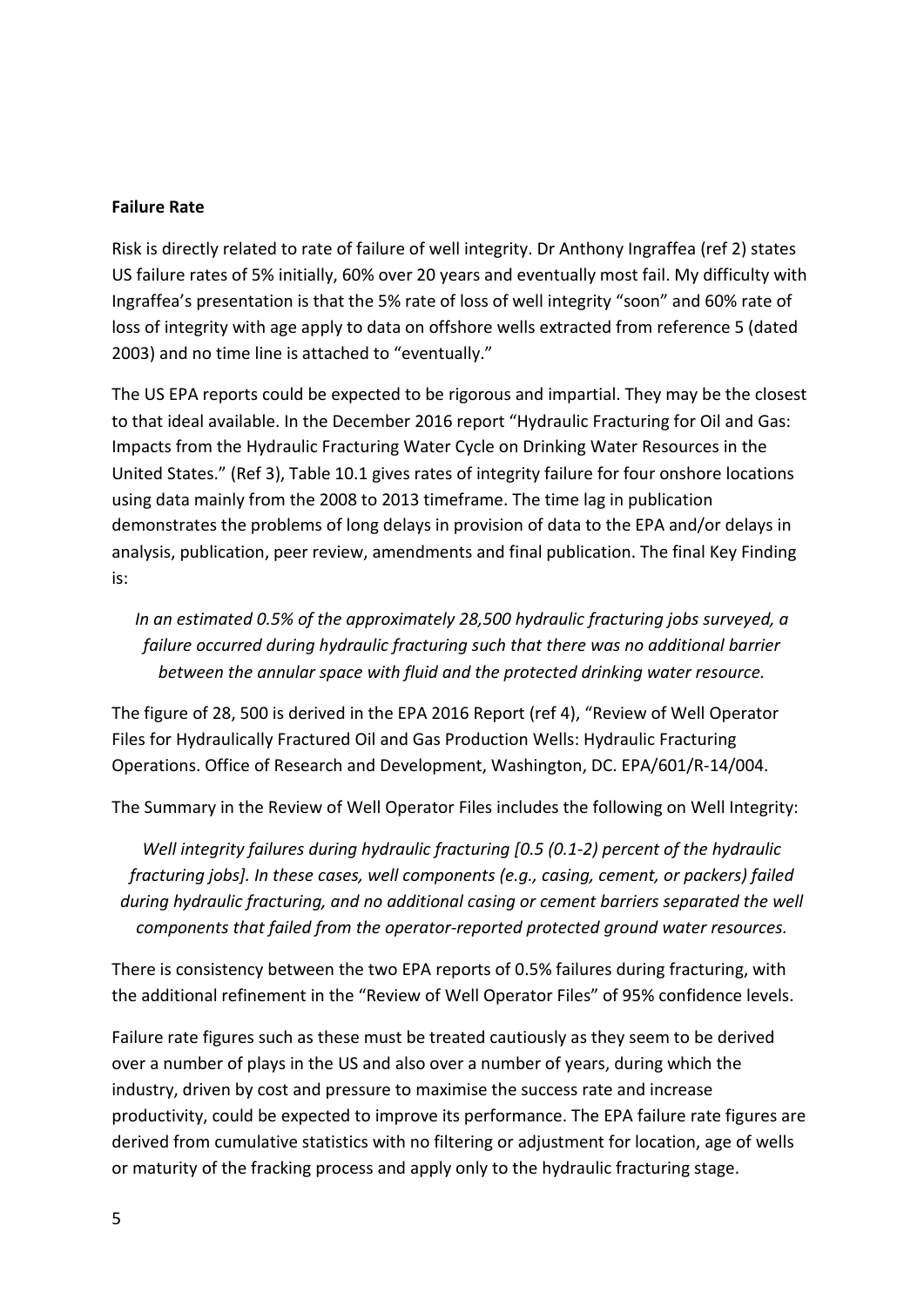However it seems safe to say:

- During fracturing some well components (e.g., casing, cement, or packers) will fail.
- Well casing leaks will show progressively in 5% of wells during early production
- A higher percentage will fail over 20 years
- Figures beyond 20 years are not available

There are a number of factors which can cause loss of integrity which make the effort nugatory to seek a set of failure rates for; during fracturing, during production, and beyond abandonment.

The assessments of Risk are polarised between the industry which has a time horizon of the commercial life of the gas measured in a few decades, and the communities and industries in and around the gas field, whose interests, especially the issue of aquifer contamination, are permanent.

There can be no doubt that wells do loose integrity and contamination can occur to overlying aquifers. Failures occur so frequently that they have their own acronym, SCVF/GM short for Sustained Casing Vent Flow/Gas Migration

In the following sections to relate failures to causes I turn to first principles and examine the environment to which a gas well is exposed.

References:

- 1. Natural Resources Exploration FINAL REPORT NUTWOOD DOWNS (EL 27877) NUTWOOD DOWNS EL27905 – FINAL REPORT | 27/07/2010 to 18/07/2013
- 2. Shale Gas Development: Leaks and Vents A. R. Ingraffea Dwight C. Baum Professor Cornell University and Physicians, Scientists, and Engineers for Healthy Energy, Inc. Northwestern University April 18, 2013
- **3.** U.S. EPA (U.S. Environmental Protection Agency). 2016. Hydraulic Fracturing for Oil and Gas: Impacts from the Hydraulic Fracturing Water Cycle on Drinking Water Resources in the United States. Office of Research and Development, Washington, DC. EPA/600/R-16/236Fa.
- 4. U.S. Environmental Protection Agency. 2016. Review of Well Operator Files for Hydraulically Fractured Oil and Gas Production Wells: Hydraulic Fracturing Operations. Office of Research and Development, Washington, DC. EPA/601/R-14/004.
- 5. Brufatto *et al*., *Oilfield Review*, Schlumberger, Autumn, 2003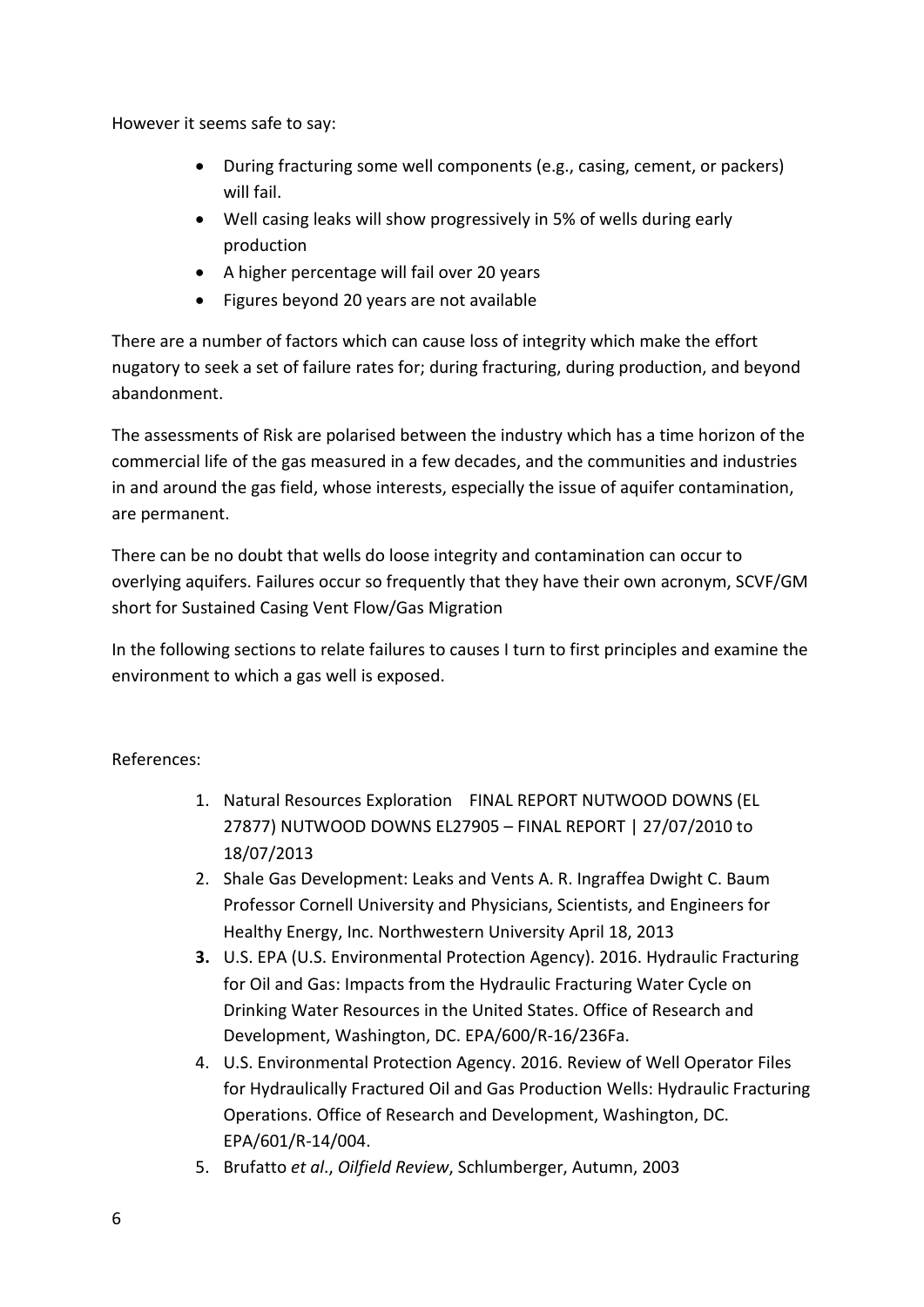# **The Environment**

The seal is exposed to an environment characterised by:

- MECHANICAL SHOCK and VIBRATION
- HIGH TEMPERATURE
- THERMAL SHOCK
- **MOISTURE**
- **SALT/CORROSIVE ENVIRONMENT**
- PRESSURE DIFFERENTIAL
- TEMPERATURE DIFFERENTIAL
- **EARTH MOVEMENTS**
- AQUIFER(S)

Throughout my experience in engineering for Defence I encountered all of these environmental factors, except Earth Movements. This is without doubt a very severe environment and my first thoughts as an engineer/designer are;

- 1. Design and proving a project operating in that environment is at the high risk end of the engineering spectrum,
- 2. what are the consequences of failure,
- 3. a "recovery from failure" sub-system may be needed to be built in,
- 4. real time monitoring may be necessary,
- 5. is in situ maintenance/repair required,
- 6. how will the design be proven,
- 7. how long is the system expected to work for, days, months decades?

The answer to the last question will determine the total system cost and development time scale and bear heavily on the commercial decisions of the client. It will also determine if the "mays" in items 3 and 4 become "shoulds".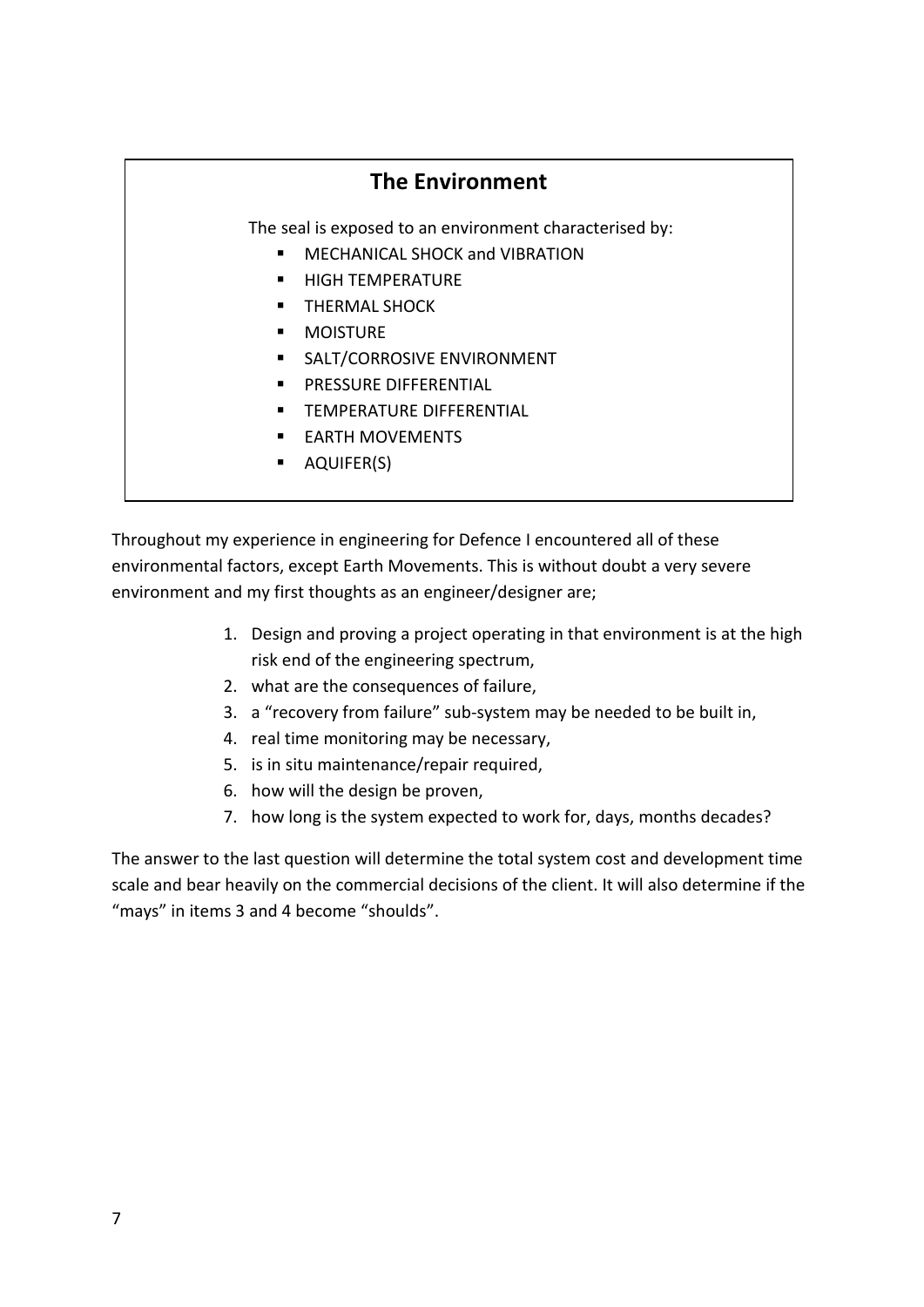# **Life Cycle/Failure Mechanisms**

After a well is drilled it is cased with concentric hollow steel tubes. All gaps between successive tubes and the final gap to the surrounding rock/earth is progressively filled with cement extruded from the bottom up to re-establish a barrier between any mobile gas, liquids or solids released by the bore well and other strata and the surface. The following outlines the life cycle of a gas well and the conditions to which the critical metal to cement seal is exposed Points of potential failure are discussed. The sequential stages in the life cycle of a producing well are:

- o Inject the cement
- o Perforate the horizontal casing
- o Frack the shale in stages
- o Gas flow
- o Plug the casing

#### **Cement injection**

In workshop conditions, cleanliness and metal surface priming is essential for good uniform bonding between two different materials. This ideal is not possible where a steel casing is inserted some 1000s of metres into the earth; complete metal-cement contact over entire casings length is essential but difficult, maybe impossible. It is possible for the cement to pick up debris from the bottom of the bore eg, drilling mud, grease, loose rock and earth. It is highly unlikely that the bonding between the steel and the cement would be uniform and at full strength. Voids above a certain size can be detected by suitable instrumentation. But areas of contact where the bonds are weak or there is no bonding would be hard to detect. The annular gap is typically 2.5cm (1 inch), which requires the casing to be placed concentrically in the bore otherwise some sections of the cement sheath will be too thin to achieve structural strength. Depending on the absorptive characteristics of the bore hole, water may be drawn out of the cement mix resulting in weakening of the cement.

The conclusion is that the process cannot be guaranteed to achieve 100% bonding between the steel casing and the cement. Nor can cement of uniform strength and nominal thickness be guaranteed. This is based on the characteristics of the cement described in industry presentations to the general public of the NT. Other cement preparations are available.

The mining services companies of Halliburton and Schlumberger both have developed Self-Healing cement and Thermally Responsive cement. The three references below show that the companies have been aware for some years of the propensity of the cement-to-casing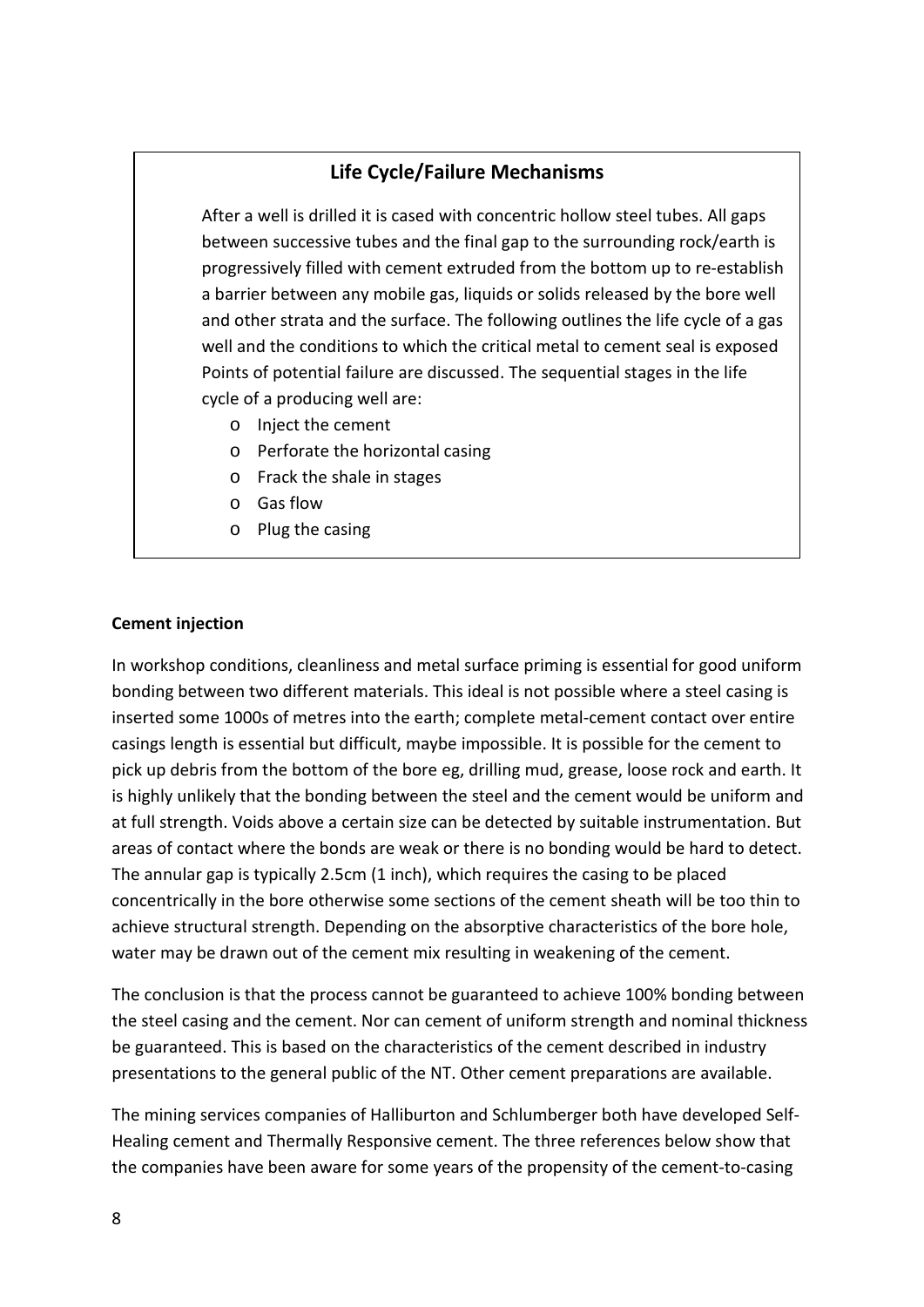and the cement-to-rock seals to fail and provide a path for gas migration as the following extract from reference 3 (2009) shows:

*Cement sheath is a critical piece when constructing a well for long-term competence. The ability of the cement to block annular fluid flow has both economical and environmental implications. Examples of uncontrolled movement of formation fluids through a leaking cement sheath include unwanted water migrating to the perforations, hydrocarbons escaping to a lower-pressure reservoir, and hydrocarbon-based fluids flowing to environmentally sensitive water zones or to the surface.*

As the extract below from reference 1 shows, FUTUR self-healing cement is promoted on the basis of its ability to perform "into abandonment".

, *FUTUR cement self-heals from the time it is placed until the end of the well's operational life and into abandonment*

This is an example of the different timeframes of the gas industry and that of the communities; the former short term, the latter long term.

References:

- 1. FUTUR Self-Healing Cement System (Schlumberger)
- 2. Thermastone Thermally responsive cement system (Schlumberger)
- 3. Dynamic Test Evaluates the Effectiveness of Self-Healing Cement Systems in the Downhole Environment. Authors; [Robert Phillip Darbe](https://www.onepetro.org/search?q=dc_creator%3A%28%22Darbe%2C+Robert+Phillip%22%29) [\(Halliburton Energy](https://www.onepetro.org/search?q=affiliation%3A%28%22Halliburton+Energy+Services%22%29)  [Services\)](https://www.onepetro.org/search?q=affiliation%3A%28%22Halliburton+Energy+Services%22%29) | [Jeffery Karcher](https://www.onepetro.org/search?q=dc_creator%3A%28%22Karcher%2C+Jeffery%22%29) [\(Halliburton\)](https://www.onepetro.org/search?q=affiliation%3A%28%22Halliburton%22%29) | [Keith Pewitt](https://www.onepetro.org/search?q=dc_creator%3A%28%22Pewitt%2C+Keith%22%29) [\(Halliburton\):](https://www.onepetro.org/search?q=affiliation%3A%28%22Halliburton%22%29) [Society of](https://www.onepetro.org/search?q=dc_publisher%3A%28%22Society+of+Petroleum+Engineers%22%29)  [Petroleum Engineers](https://www.onepetro.org/search?q=dc_publisher%3A%28%22Society+of+Petroleum+Engineers%22%29) Middle East Drilling Technology Conference & Exhibition, 26- 28 October, Manama, Bahrain Publication Date 2009

## **Perforation**

Perforation is achieved when an explosive device administers a shaped pressure pulse rising to tens of thousands of psi within microseconds to stages of the production casing in the horizontal leg. The object is to punch holes in the casing through which gas from the formation will escape to the surface. Just as a hammer on a railway line can be heard some distance away, this shock would be propagated along the casing. There are as many explosive shocks as there are stages causing stress of the boundary layer and relative movement between the two rigid materials, steel and cement. In practice the perforation channels penetrate the shale 6-18 inches. During the fracking process the induced fractures spread out from these channels

The material presented to the NT communities is devoid of any information on Perforation. It is conflated with the subsequent stage of fracturing the formation. It as if Perforation is a straightforward operation with the technical details settled and stable long ago and of no great significance to the success or failure of the well. A literature search reveals that as a process Perforation is neither settled nor stable but has been subject to continuous development and is critical to the subsequent yield of gas from the target formation.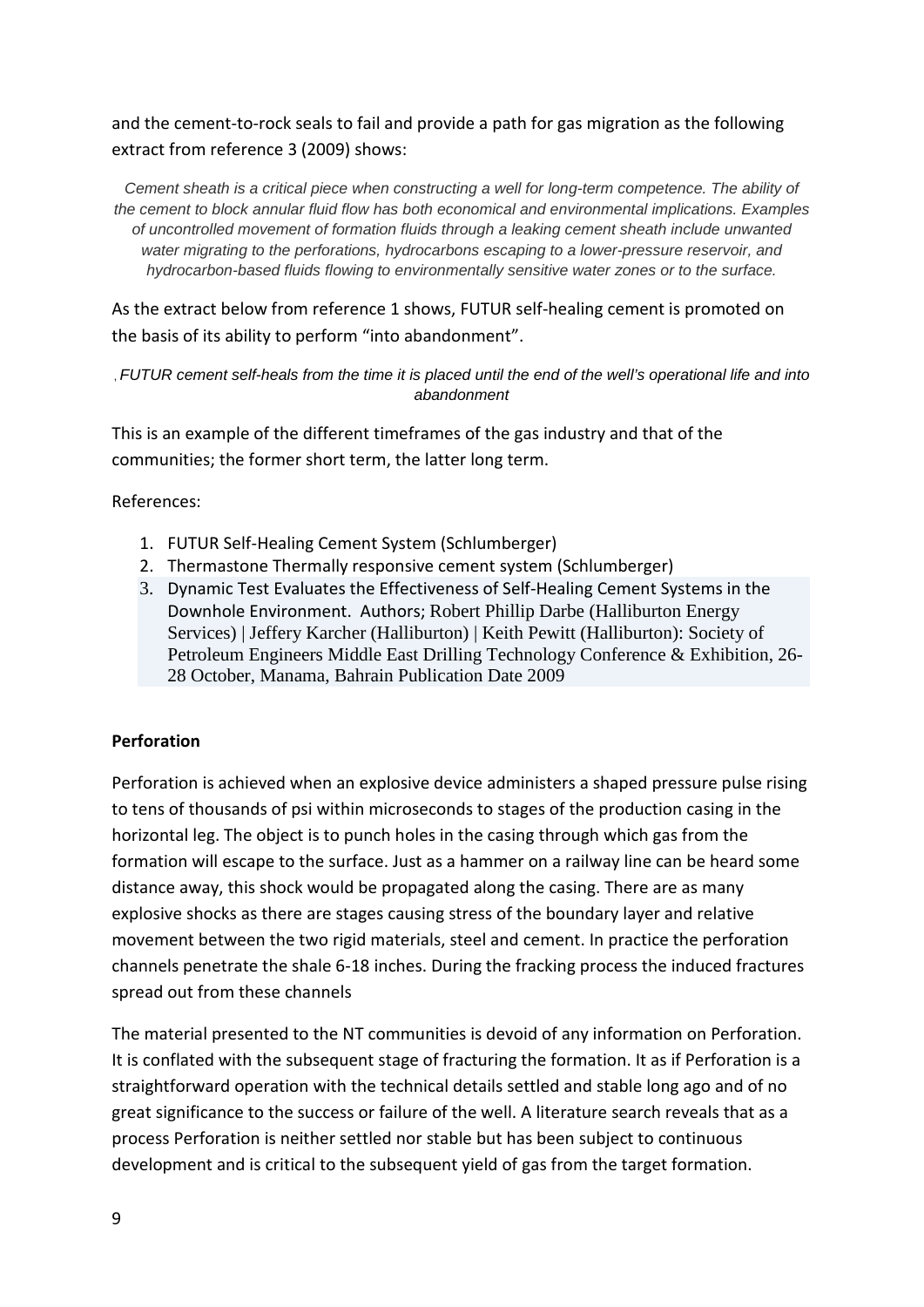References 1 and 2 below, (the first dated 1999 and the second 2011), indicate the perforation process is experiencing continuous evolutionary development.

Reference 3 has a comprehensive review on the history of fracturing up to 2006. Of particular interest is the discussion of under and over pressure, that is the pressure differential between the casing and the formation. Some Perforation instruments are designed such that immediately after the initial shaped charge explosion punctures the casing and cement sheath opening a channel into the formation, the pressure in the casing, the underpressure, drops in less than a second. The reversal of pressure cleans out the channel from the products of the explosion which if not removed increase the resistance to gas flow and reduce the productivity of the well.

Ref 1 Apparatus and method for orienting a down hole tool in horizontal or deviated well. US Patent US 5964294 A Schlumberger Technology Corporation. Publication date 12 Oct 1999

Ref 2 Perforating Gun Assembly and Method for Controlling Wellbore Pressure Regimes During Perforation. US Patent 20110000699 A1; Halliburton Energy Services. Publication date Jan 6, 2011

Ref 3. The Search for Perfect Perforations. Middle East & Asia Reservoir Review Number 7 2006

# **Frack the shale in stages**

Except for an initial plug of hydrochloric acid to clear the residue of the Perforations, the Fracking fluid is mostly water plus sand, injected from the surface into the horizontal leg by stages. The temperature of the fluid as enters the casing is the ambient at the surface, say less than 50 degrees. As it enters the horizontal leg it encounters much higher formation temperatures, inducing a thermal gradient across the cross section of the casing/cement combination resulting in differential thermal expansion at the casing to cement boundary. The fracking fluid is applied at 10,000psi leading to mechanical expansion of the casing and stress on the steel/cement bond. The rate of build up to 10,000 psi is surely controlled to avoid mechanical shock and in the extreme hydraulic hammer.

Reference 4 (dated Februrary 2013) provides an analysis of the stress on the bond between the outer surface of the steel well bore and the cement sheath as a function of pressure and temperature differentials, and the development of a laboratory test model which validates the model. Two extracts are pertinent to this submission on Well Integrity.

*The aim of this paper is to present the development of a possible sample design that allow to investigate the mechanical failure of cement due to cyclic loading which is not yet fully recognised among petroleum engineering research facilities.*

Note the phrase "not yet fully recognised" and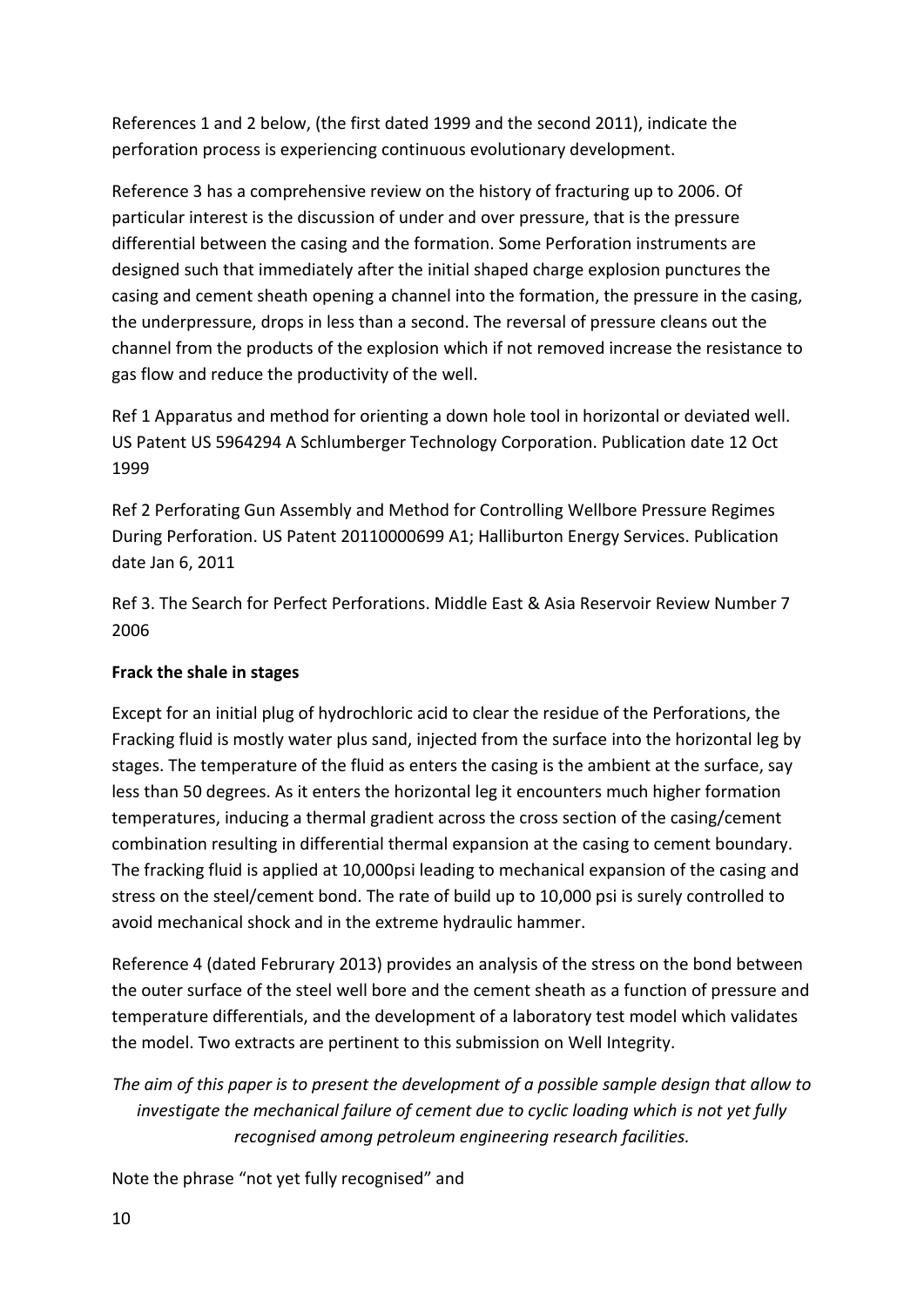*Debonding between cement and casing: If internal pressure occurs, the casing might deform in a way that the contact between cement and casing is lost and a micro-annulus is created*.

Reference 4; International Journal of Engineering and Applied Sciences. February 2013. Vol 2 No 2 ISSN 2305-8269 WELLBORE INTEGRITY AND CEMENT FAILURE AT HPHT CONDITIONS Catalin Teodoriu1, Christian Kosinowski2, Mahmood Amani3, Jerome Schubert4 , Arash Shadravan5, Clausthal University of Technology, Germany1,2, Texas A&M University, Qatar3, Texas A&M University, USA4, 5

## **Gas flow**

Fracking fluid, including acid to clear the perforation debris, is expelled with the initial gas flow; some fluid escapes into capillaries between casing and cement; as flow proceeds the proportion of fluid associated with the shale increases as does the salinity and content which may include radio nuclides, heavy metals and the products of the perforation explosions. The gas flows at high velocity in a long comparatively small-diameter tube and could be expected to have a characteristic sound effectively transferring small displacements to the outer surface of the casing. Since the gas is expanding from a high pressure environment in the shale to a low pressure environment at well head it would be cooling the inside of the casing. This would result in both axial and transverse temperature differentials in the bore casing.

#### **Plug the casing**

At some juncture in the life cycle of the well the gas flow is assessed as not commercial. The well is plugged ie cement is injected into the production casing and the shale bed sealed off.

With the addition of seismic movements, there are a number of environmental factors contributing to relative movement between the outer surface of the casing and the inner surface of the cement. These will lead to breakdown of the bond and the formation of migration paths for both gas and the residual salty water brew in the now depleted shale reservoir. Over time gas continues to be released in the abandoned well and pressure builds up. The gas pressure or capillary action will force gas and formation fluids along the weakened or failed cement/steel bonds.

## **Discussion on Loss of Well Integrity**

The preceding section examined the separate stages in the life cycle of a fracked horizontal gas well from drilling the bore hole, through the sequential processes of casing, cementing, perforation fracking, production to abandonment. The examination was not in the abstract;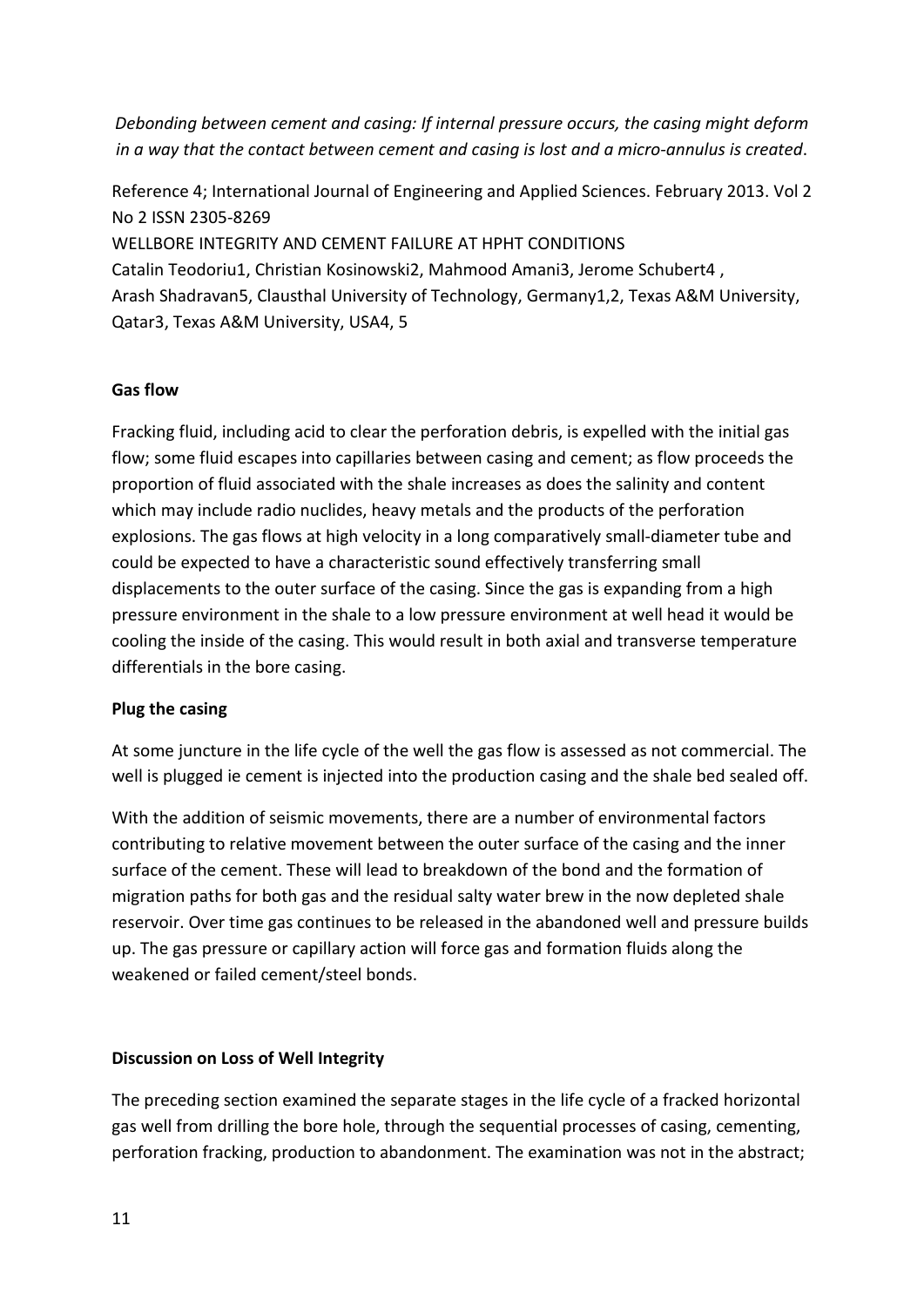it focuses on the region in the Northern Territory in which the Betaloo sub-basin lies below the Tindal aquifer. My aim was:

- Undertake an analysis of the life cycle processes, sourcing engineering and operational information and cumulative statistics from the US.
- Develop a qualitative estimate of probability of occurrence of a single Event, namely a Well Failure
- Estimate the number of multi-pad well heads of a production gas field in the study region
- Estimate the probability of Well Failures over the production field expressed more directly as number of failures over a given period of time.
- Position Well Failures on the Risk Matrix horizontal axis in the range of Low to High.
- Position the Consequences of Well Failures on the vertical axis of the Risk Matrix.
- Two "consequences" can be identified.
- The community of the Region is deeply concerned about contamination of the Aquifer and all that would mean to the established industries and the environment.
- The industry concern is for loss of production and schedule.

My examination leads me to the following:

- Wells are at constant risk of failure from the earliest stage of cement injection. One obvious mechanism is failure of the bond between the well bore casing and the cement sheath. The bond is subjected to an extremely severe environment resulting in increasing failure rate over time until eventually all wells fail.
- The time horizon of the industry is indicated by the choice of the descriptor "abandonment" to denote the end of useful life of a given well.
- The time horizon of the communities is well beyond end of life of a production field.
- The revolutionary technologies which have facilitated staged hydraulic fracturing of horizontal wells on shale formations have been the cause of increased intrinsic stress on the steel/cement bond.
- The industry approach to overcoming problems is characterised by the "trial and error" paradigm, in parallel with, but overshadowed by the drive for increased productivity from each well.
- Trial and Error is a legitimate form of engineering, as long as the error is detected in a controlled trial, rather than in the field.
- There is insufficient failure data analysis available to an outsider, but I suggest that the drive for productivity and speed is leading to developments which acerbate the problem of cement bond failure.
- As is often the case where a complex system is managed in so called "silos", at the sub-system level, developments in one sub-system aimed at improving the performance of that sub-system, cause new problems in other sub-systems. If there is no overarching management of system integration which coordinates changes and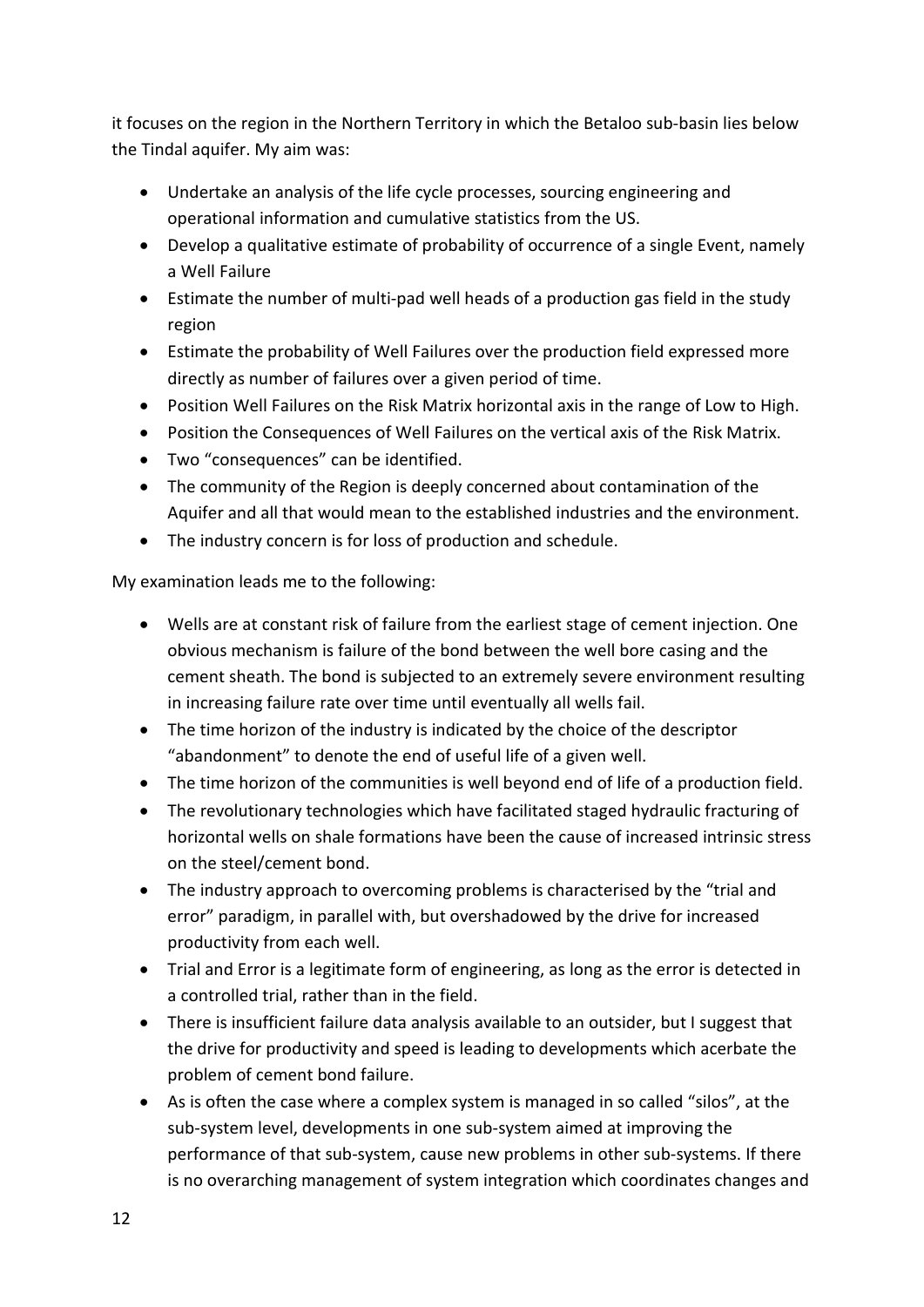resolves conflicts between the various sub-systems a circular pattern of faults and blame shifting can erupt.

• The current state of the Australian Electricity system illustrates this systemic dysfunction.

Failure of the bond and formation of migration paths allows gas and other materials from the gas reservoir to migrate to the aquifer above and beyond the aquifer to the atmosphere. The regional communities are already alerted to contamination by the existence in the NT of several legacy mines. This has been raised to a higher level of concern by the presence of fire fighting foam and other contaminants in the Tindal aquifer.

This analysis indicates that the probability of well failure over the communities' time frame is 100%. At a multi-pad well spacing of 1.5km well contamination is a certainty. The consequences of contamination are already being felt from the fire fighting foam. The prospect of the advent of a further source of contamination is one of the principle reasons for community opposition to the gas industry and associated hydraulic fracking.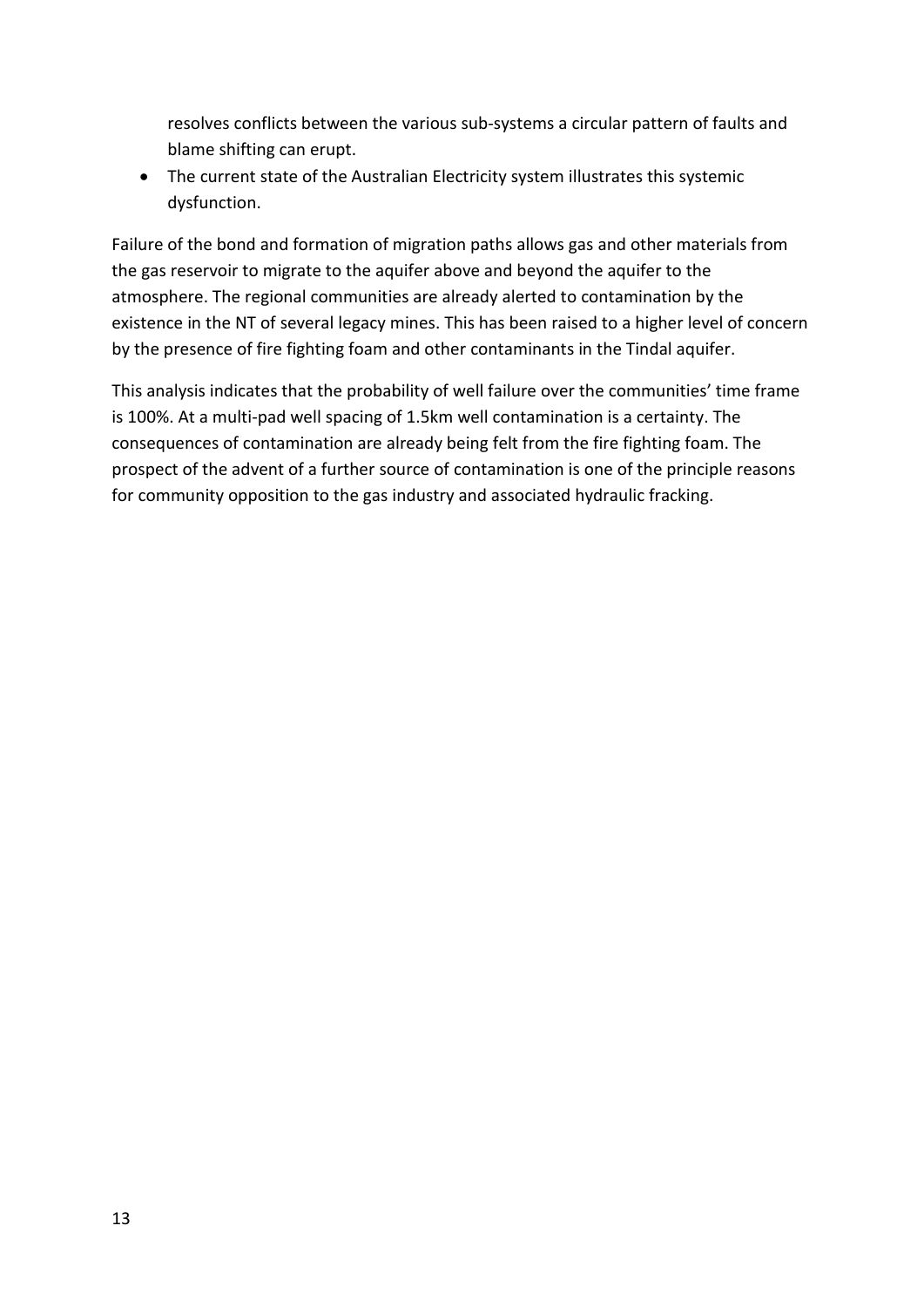# **Waste Water Disposal -Retention Pond Release** Waste water is returned to the surface after a fracking operation. As well as the initial fracking additives it is highly saline and may contain heavy metals and radionuclides. Since 13th November 2013 industry responses to questions on methods for the management of produced water have included: Retention/Evaporation ponds--Risk of inundation and overflowing during a Wet season downpour Road transport to a disposal facility-- A producing gas field of many thousands of wells implies 25 million/10,000 equals 2500 tanks per fracked well in transit along the Stuart Highway. Deep Well injection—US experience not encouraging; Incomplete knowledge of aquifers, particularly connectivity between aquifers, indicates precautionary principle Reverse Osmosis—Expensive, power hungry, centralised, residue disposal

The other risks identified by Dr Barrett are Waste Water disposal and Retention Pond release. Over the course of several discussions with the gas industry a number of methods for the management of waste water, usually referred to as produced water, have been canvassed-and rejected by community groups as unsuitable for the top end of the Northern Territory.

# **Retention Ponds**

Not for nothing is this time of the year called the WET. We have constantly spoken about the risk to retention/evaporation ponds or tanks from very heavy downpours which could easily fill the pond to overflowing, labelled by Dr Barrett "high epistemic uncertainty."

# **Road Transport**

Road transport is subject to human error and the volumes of water to be transported in a development phase of a production gas field with a large number of wells, is so great as to virtually guarantee a finite accident/spillage rate. The simple rule is "if it falls on the ground, either by forces of nature or by human error, it will end up in the river or the aquifer. The presence of PFAS and glyphosate in the Tindal aquifer illustrates that rule.

## **Deep Well Injection**

Deep well injection, given the incomplete state of knowledge about the aquifer structure and interconnectivity, has to be regarded as High Risk.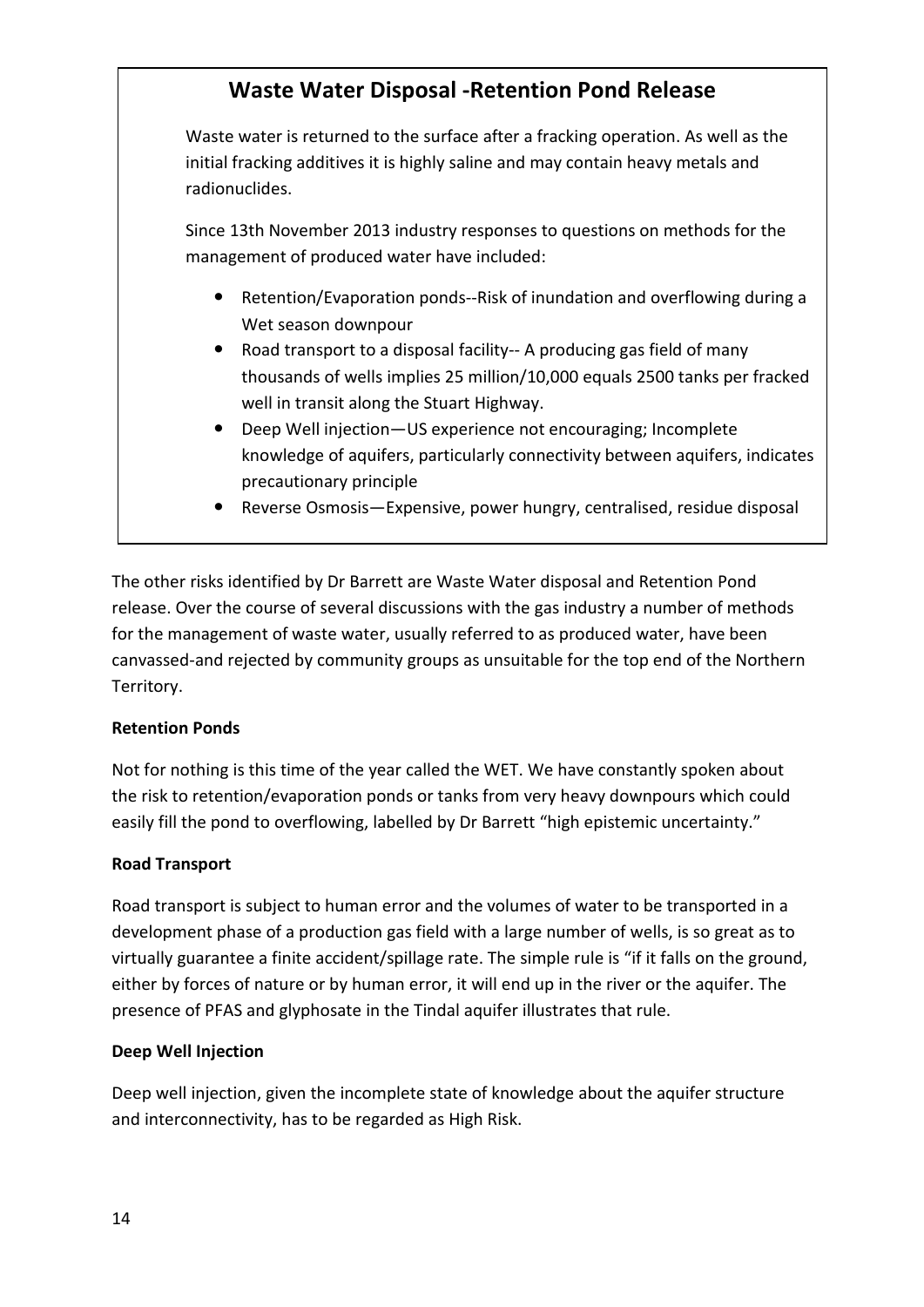## **Reverse Osmosis**

Reverse osmosis has been raised on occasions in discussion with industry. It is known to be expensive to construct, operate and maintain. Is power hungry and there is some concern that the process may not remove all the materials in the produced water. There are the problems of transport of the fluid to be treated to the facility and disposal of the residual wet sludge, also requiring transport.

#### **SUMMARY**

Of the number of Potential risks of hydraulic fracturing unconventional gas identified by Dr Barrett, this submission has analysed three in some depth. The conclusions positioning each on the Risk Matrix are:

## **Well Casing Leaks**

There is a high probability that at any time during the development and production phases of an unconventional gas industry accessing shale deposits below the Tindal aquifer, well casing leaks will occur.

There is a certainty that over an extended period of time, say 100 years, after the residual gas reservoir cannot be extracted commercially and all wells are abandoned using methods currently described, extensive casing leaks will occur. In both cases the consequences of casing leaks for the communities and industries dependent on the aquifer for water are catastrophic.

## **Waste Water Disposal -Retention Pond Release**

When considered in the context of the development and production stages of a gas field and given that human error is a factor, the methods briefly discussed attract "risk ratings" of highly probable. As with well casing leaks, the consequences should be rated as catastrophic.

## **CONCLUSION**

The gas industry has proposed to exploit methane bearing shale deposits which are overlaid by a social, economic and environmental eco-system which is both established and sustainable.

This submission demonstrates that such a project being of relatively short duration and exploiting a non-renewable resource would entail an unacceptable risk to the existing and future communities and enterprises the majority are sustainable and environmentally benign.

I would be pleased to address any questions the Panel may have.

Errol Lawson

19 March 2017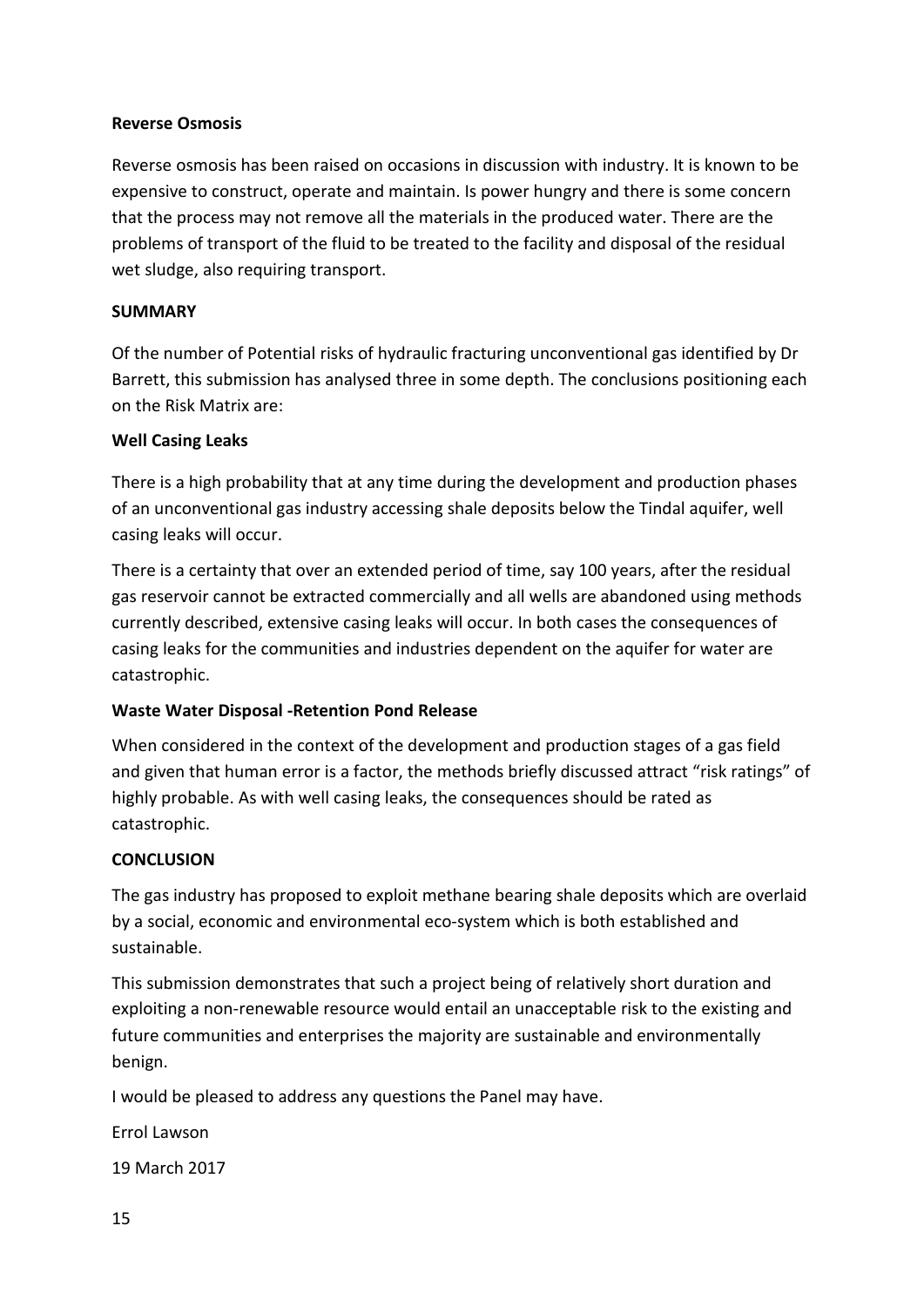## **Readings**

U.S. EPA (U.S. Environmental Protection Agency). 2016. Hydraulic Fracturing for Oil and Gas: Impacts from the Hydraulic Fracturing Water Cycle on Drinking Water Resources in the United States. Office of Research and Development, Washington, DC. EPA/600/R-16/236Fa.

U.S. Environmental Protection Agency. 2016. Review of Well Operator Files for Hydraulically Fractured Oil and Gas Production Wells: Hydraulic Fracturing Operations. Office of Research and Development, Washington, DC. EPA/601/R-14/004.

The integrity of oil and gas wells. Robert B. Jacksona,b,1aDepartment of Environmental Earth System Science, School of Earth Sciences, Woods Institute for the Environment, and Precourt Institute for Energy, Stanford University, Stanford, CA 94305; and Division of Earth and Ocean Sciences and Center on Global Change, Nicholas School of the Environment, Duke University, Durham, NC 27708

Towards a Road Map for Mitigating the Rates and Occurrences of Long-Term Wellbore Leakage. May 22, 2014. MAURICE B. DUSSEAULT<sup>1</sup>, RICHARD E. JACKSON<sup>2</sup>, DANIEL MACDONALD1 1 Department of Earth and Environmental Sciences, University of Waterloo 2 Geofirma Engineering Ltd, Adjunct Professor, University of Waterloo

WELLBORE INTEGRITY AND CEMENT FAILURE AT HPHT CONDITIONS Catalin Teodoriu1, Christian Kosinowski2, Mahmood Amani3, Jerome Schubert4 , Arash Shadravan5 Clausthal University of Technology, Germany1,2, Texas A&M University, Qatar3, Texas A&M University, USA4, 5

Subsurface Impacts of Hydraulic Fracturing: Contamination, Seismic Sensitivity, and Groundwater Use and Demand Management. Published October, 2015 Prepared for: Canadian Water Network by Cathryn Ryan (Principal Investigator), Daniel Alessi, Alireza Babaie Mahani, Aaron Cahill, John Cherry, David Eaton, Randal Evans, Naima Farah, Amélia Fernandes, Olenka Forde, Pauline Humez, Stefanie Kletke, Bethany Ladd, J.-M. Lemieux, Bernhard Mayer, K.U. Mayer, John Molson, Lucija Muehlenbachs, Ali Nowamooz, Beth Parker

Shale Gas Development: Leaks and Vents A. R. Ingraffea Dwight C. Baum Professor Cornell University and Physicians, Scientists, and Engineers for Healthy Energy, Inc. Northwestern University April 18, 2013

So Many Shales So Little Drilling Jerry Greenberg, Contributing Editor 2013 UNCONVENTIONAL YEARBOOK | TECHNOLOGY

The impact on development and investment of water law and policy frameworks in Northern Australia: A review. Online Journal of the Australian Water Association ISSN 2206-1991 Volume 2 No 1 2017<https://doi.org/10.21139/wej.2017.007>